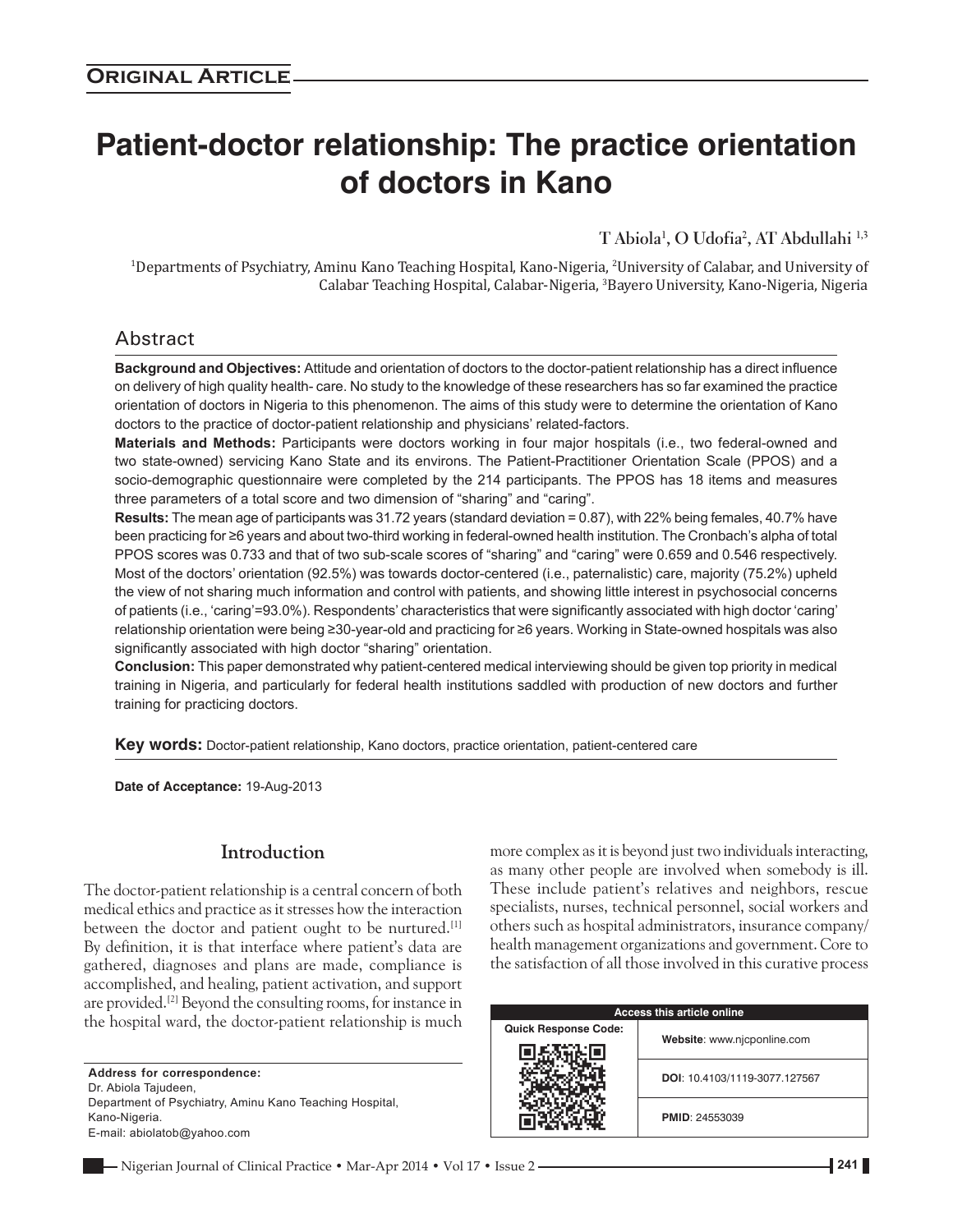has been referred to by Balint as the drug "doctor" that has effects and side effects.[3]

The effectiveness of doctors in the proper conduct of doctor‑patient relationship has been linked with the beliefs, attitudes and orientations they brought into this encounter.<sup>[4-6]</sup> Physicians' attitudes broadly influence their professional duties as they govern the use of professional knowledge that is employed in the doctor-patient encounters.<sup>[7]</sup> Attitudes color the type of orientation styles doctors can bring in to the doctor‑patient interactions.[5,6] It is the typical doctors' orientation toward their patients that determines if the practiced relationship is doctor-centered (paternalistic)<sup>[8,9]</sup> or patient-centered.<sup>[9]</sup> When the doctors' practice orientation is the latter, studies had shown that it did not only increase the depth of patients' satisfaction with the encounter,  $[5,6]$  but that will also lead to the delivery of high‑quality health care in the diagnosis and treatment of disease. It further promotes patient's compliance and adherence to the treatment process,<sup>[10]</sup> strengthens their trust in physicians,<sup>[10]</sup> and consequently improves the "hospital-image" in a significant and relevant manner.<sup>[11]</sup>

Most of the previous Nigerian studies on the doctor-patient relationship borders mainly on patients' satisfaction<sup>[12-16]</sup> from either the patients' or their relations' perspectives and not from the orientations the physicians brought into the encounters. The latter has been the focus of many studies in western countries.<sup>[4-7,10]</sup> These studies argued for why the physician practice orientation to the doctor‑patient relationship is very important in the proper conduct of health care delivery. This is because the doctor is seen first as a service provider and the patient, a consumer.[17]

In other words, the doctor‑patient relationship means many things or all, to both the patients and their doctors from the waiting room to: Consultation, diagnosis, treatments and compliance/adherence, improved patient and physician satisfaction, better patient compliance, improved health outcomes, better‑informed medical decisions, reduced costs of care and reduced malpractice suits/litigations when it go sour. And in this era of consumership, one of the ways to limit the bad image hospitals are being giving in Nigeria, as in a media publication referring to workers in a federal health institution located in Kano as ritualists, <a>[18]</a> is the proper practice of the doctor‑patient relationship by the doctors, and other health-workers. Beyond the hospital image issue, there is also need to limit and/or prevent litigation against doctors through the proper process of doctor‑patient relationship as it is "the legal predicate to the recognition of a professional duty of care owed to a patient".[19] With this background in mind, the practice orientation of doctors in Kano to this phenomenon is highly timely.

# **Aim**

The aim of this study is to determine the practice orientation of Kano doctors to the practice of doctor‑patient relationship as well as associated physicians' socio‑demographic factors that may influence this.

# **Materials and Methods**

# **Place of study**

The city of Kano is one of the largest cities in Nigeria and is the capital of the northwestern state of Kano in northern Nigeria, at latitudes 10.3°N, 13°S and longitudes 7.43°E, 10.9°W. It is a cosmopolitan city with a population of over 3 million (2007 estimate).<sup>[20]</sup> It is provided with health services by four major hospitals, two are state owned and the others are federal. The former are Murtala Mohammed Specialist Hospital and Muhammed Abdullahi Wase Specialist Hospital, and the latter: Aminu Kano Teaching Hospital and National Orthopedic Hospital, Dala. All these hospitals provide not only general out-patient and in-patient services, but also specialized care which varies from one facility to another.

## **Instrument of study**

## *Patient‑practitioner orientation scale*

The doctors' practice orientation to the doctor-patient relationship was assessed using the patient‑practitioner orientation scale (PPOS) developed by Krupat *et al*. [6] These are relatively stable sets of personal beliefs and preferences that the doctors or patients held about how the doctor-patient relationship should be conducted.<sup>[4,6]</sup> The PPOS has 18 items and measures three parameters of a total score and two sub‑scores. The total score measure a range from patient-centered to doctor-centered while the two sub‑scores do the followings: The first nine‑item sub‑scale, 'Sharing', reflects the extent to which the physician or patient believes that patients desire information and should be part of the decision making process along a shared control–doctor control continuum. The second nine‑item sub‑scale, 'Caring', reflects the extent to which the doctor or patient sees the patient's expectations, feelings, and life circumstances as critical elements in the treatment process<sup>6</sup>. The study administered the instrument to doctors only and the patients were omitted. This is due mainly to limited resources which can not cover the four hospitals used in the study.

The doctors were invited to indicate how they "strongly agree" and "strongly disagree" with each 18 statement on a six point Likert scale. The mean scores for the participants were ranked according to the Krupat *et al*. [6] categorization of high (i.e., patient‑centered with a mean score  $\geq$ 5.00) moderate (i.e., between  $>$ 4.57 and  $<$ 5.00) and low (i.e., doctor-centered with a mean score of  $\leq 4.75$ ).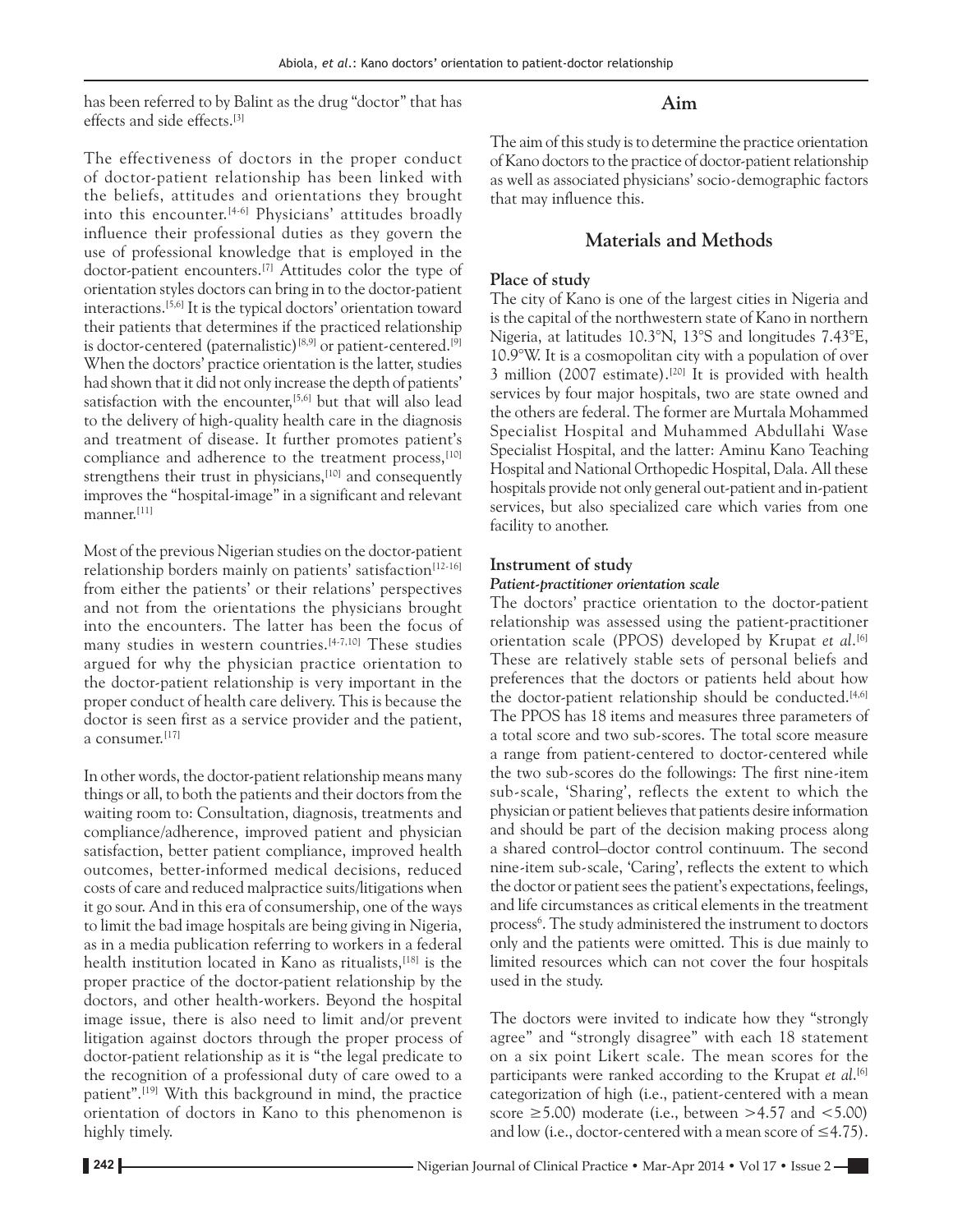Lower scores reflect an orientation toward a more 'doctor‑centered' relationship (high doctor control, focus on biomedical issues and a compliant passive patient i.e., the paternalistic medical practice) whereas higher scores indicate preferences for a more 'patient-centered' relationship (sharing control and focusing on the whole person).<sup>[6,8]</sup> Previous research outside Nigeria has shown that the PPOS has good reliability ( $\alpha = 0.75$ -0.88) and validity.[4,6,21] However a South African validation study among medical students reported a low reliability score  $(\alpha = 0.41, 0.57, \text{ and } 0.51 \text{ for caring, sharing and total PPOS$ scores respectively).<sup>[22]</sup>

#### *Study participants and procedures*

Before the commencement of the study, ethical clearance and permission to conduct the study was obtained from the Ethical and Scientific Committee of Aminu Kano Teaching Hospital, Kano. The participants were doctors working in the four major hospitals in Kano, who had consented to the administration of the instrument. The doctors were told the questionnaire measures coordination of the doctor‑patient relationship to reduce participants' bias. They were also told that the instrument was new in Nigeria, and so the study was aimed at testing the applicability of the instrument in Nigeria. Those who accepted to participate after consenting filled the PPOS and a socio-demographic questionnaire including information on the duration of practice as a medical doctor and their health institution of service. All the doctors working in these four hospitals (estimated to be 330, as at the time of data collection) were invited to participate. The minimum sample size was 178 as determined by from Raosoft Inc online sample size calculator<sup>[23]</sup>, assuming a  $330$ population size at 50% distribution and 95% confidence interval. Of the 330 doctors approached to participate, 216 (65.5%) agreed to participate and 214 (64.8%) had complete data. Fifty-three of these doctors work in Murtala Mohammed Specialist Hospital, 25 in Muhammed Abdullahi Wase Specialist Hospital, 113 in Aminu Kano Teaching Hospital and 25 in National Orthopedic Hospital, Dala. The response rate was 64.8% among the participants.

#### **Statistical analysis**

The results were coded and analyzed using Statistical Package for Social Sciences version 16. The analysis was carried out using descriptive statistics with means, differences and Student *t*‑test determined as appropriate. Cronbach's alpha was used to determine the internal consistency of the PPOS. All statistical evaluations were at two-tailed tests and  $P < 0.05$  was considered as significant.

#### **Results**

Table 1 shows the socio-demographic characteristics of the 214 of the 330 doctors invited to participate in the study. Nearly 22% (47) of the 214 doctors were females, 67.8% (145) were aged 30 years and above, and 59.3% were

married. Less than half (87/40.7%) of the participants have been practicing for more than 5 years and about two-third of all participants (138; 64.5%) were working in federally owned health institution. The mean age of all participants was  $31.72$  years (standard deviation = 0.87).

The Cronbach's alpha of the total PPOS scores was 0.733 and that of the two sub‑scale scores of "sharing" and "caring" were 0.659 and 0.546 respectively. Table 2 shows the mean scores of the PPOS as  $3.98$  (standard deviation = 0.57),  $4.25$  (standard deviation =  $0.70$ ) and 3.71 (standard deviation =  $0.61$ ) for the total, 'sharing' and 'caring' scales' scores respectively. Table 3 classifies the doctors according to their PPOS scores. More than 75% of the doctors scored low on the total and the two‑subscale scores of the PPOS. Thus the most of the doctors' orientation was toward the doctor-patient relationship (198; 92.5%) as they were doctor-centered (i.e., paternalistic), and the majority do upheld the view of not sharing much information and control with patients (i.e., 161; 75.2%), as well as showing little interest in the psychosocial concerns of patients (i.e., 'caring' =199; 93.0%).

## **Table 1: Sociodemographic distribution of respondents (***N***=214)**

|                                | Frequency (%) |
|--------------------------------|---------------|
| Age group (years)              |               |
| < 30                           | 69 (32.2)     |
| $\geq$ 30                      | 145 (67.8)    |
| Mean (standard deviation)      | 31.72 (0.87)  |
| Range                          | 20-54 years   |
| Sex                            |               |
| Male                           | 167 (78.0)    |
| Female                         | 47 (22.0)     |
| Marital status                 |               |
| Single                         | 87 (40.7)     |
| Married                        | 127 (59.3)    |
| Religion                       |               |
| Islam                          | 141 (65.9)    |
| Christianity                   | 70 (32.7)     |
| Others                         | 3(1.4)        |
| Duration of practice (years)   |               |
| $<$ 6 years                    | 127 (59.3)    |
| $\geq$ 6 years                 | 87 (40.7)     |
| Mean (standard deviation)      | 5.64(5.18)    |
| Range                          | 1.5-29 years  |
| Affiliated health institutions |               |
| State-owned                    | 76 (35.5)     |
| Federal-owned                  | 138 (64.5)    |

| Table 2: Mean patient-practitioners orientation scale |                                  |  |  |  |  |  |
|-------------------------------------------------------|----------------------------------|--|--|--|--|--|
| characteristics of respondents                        |                                  |  |  |  |  |  |
| Variable                                              | Mean scores (standard deviation) |  |  |  |  |  |
| Total                                                 | 3.98(0.57)                       |  |  |  |  |  |
| Sharing                                               | 4.25(0.70)                       |  |  |  |  |  |
| Caring                                                | 3.71(0.61)                       |  |  |  |  |  |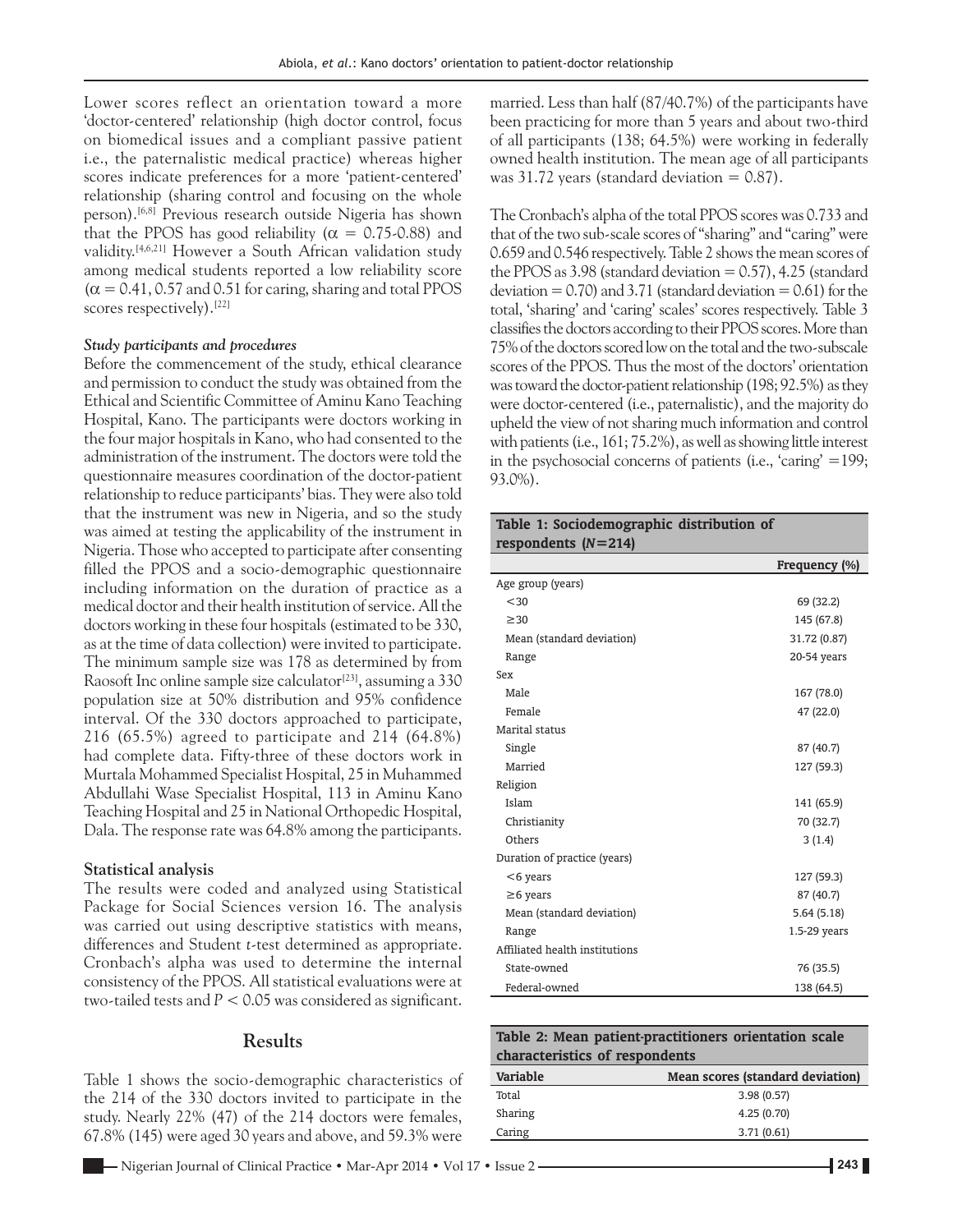Table 4 shows the respondents' characteristics and how they influenced the doctors' attitude to the doctors‑patients relationship. Doctors aged 30 years and above and also those who have been practicing for >5 years had significantly higher mean scores on the "caring" domain of the PPOS compared with their counterparts (*P* < 0.05). The female doctors had higher mean scores on all the domains of PPOS compared with their male counterpart. This was however not statistically significant. Similar non‑significant higher mean scores were observed among married doctors and non‑Muslim doctors in their PPOS total, "sharing" and "caring" domains compared to their unmarried and Muslim colleagues, respectively. The state-owned

**Table 3: Respondents distribution according to patient-practitioners orientation scale scores**

| <b>PPOS scores</b> | Frequency (%) |  |  |
|--------------------|---------------|--|--|
| Total              |               |  |  |
| High               | 12(5.6)       |  |  |
| Moderate           | 4(1.9)        |  |  |
| Low                | 198 (92.5)    |  |  |
| Sharing            |               |  |  |
| High               | 30(14.0)      |  |  |
| Moderate           | 23 (10.7)     |  |  |
| Low                | 161 (75.2)    |  |  |
| Caring             |               |  |  |
| High               | 9(5.6)        |  |  |
| Moderate           | 6(2.8)        |  |  |
| Low                | 199 (93.0)    |  |  |

PPOS=Patient‑practitioners orientation scale

health institutions' doctors had higher mean scores in the total and "sharing" sub‑scale scores of PPOS when compared with doctors working in the federal health institutions. Conversely, doctors working in the federally owned hospitals had higher mean score on the "caring" subscale compared with the state‑owned health institutions. These differences in total, "sharing" and "caring" subscales score of PPOS when compared to doctors' place of work was only statistically significant in the "sharing" domain and in favor of physicians working in the state‑owned hospitals.

## **Discussions**

This study aimed to assess the attitude of Kano doctors to the doctor‑patient relationship and associated demographic factors. Majority of the doctors that participated in this study were doctor-centered in their practice orientation. This is the typical traditional paternalistic role orientation of doctors described by Parsons[8] as "an asymmetrical relationship in which the doctor occupies the dominant position by virtue of his or her specialist knowledge and the patient merely cooperates". This may be the case as most doctors in Nigeria and particularly in our areas of studies are deeply rooted in physician paternalism. Reasons for these are similar to that suggested by Ishiwata and Sakai $[24]$  as the lack of the practice of informed consent, the practice of patient entrusting his/her care to the family and physician assuming that they will make the most beneficial decision on the patient behalf. This perhaps may contribute to some of the explanation of the bad publicity

| Variable             |              | Patient-practitioner orientation scale scores |                |          |            |           |
|----------------------|--------------|-----------------------------------------------|----------------|----------|------------|-----------|
|                      | <b>Total</b> |                                               | <b>Sharing</b> |          | Caring     |           |
|                      | Mean         | t value                                       | Mean           | t value  | Mean       | t value   |
| Sex                  |              |                                               |                |          |            |           |
| Male                 | 3.97(0.60)   | $-0.757$                                      | 4.23(0.73)     | $-1.153$ | 3.71(0.63) | $-0.095$  |
| Female               | 4.04(0.43)   |                                               | 4.36(0.57)     |          | 3.72(0.51) |           |
| Marital status       |              |                                               |                |          |            |           |
| Single               | 3.89(0.53)   | $-1.924$                                      | 4.16(0.68)     | $-1.569$ | 3.62(0.59) | $-1.778$  |
| Married              | 4.05(0.58)   |                                               | 4.32(0.70)     |          | 3.77(0.61) |           |
| Age group            |              |                                               |                |          |            |           |
| $<$ 30 years         | 3.91(0.47)   | $-1.366$                                      | 4.25(0.67)     | $-0.123$ | 3.57(0.52) | $-2.418*$ |
| $\geq$ 30 years      | 4.02(0.60)   |                                               | 4.26(0.71)     |          | 3.78(0.63) |           |
| Religion             |              |                                               |                |          |            |           |
| Islam                | 3.95(0.54)   | $-1.377$                                      | 4.21(0.66)     | $-1.069$ | 3.67(0.58) | $-1.331$  |
| Christianity+others  | 4.06(0.60)   |                                               | 4.33(0.77)     |          | 3.77(0.66) |           |
| Health institution   |              |                                               |                |          |            |           |
| State                | 4.04(0.61)   | 1.163                                         | 4.40(0.71)     | $2.216*$ | 3.69(0.67) | $-0.376$  |
| Federal              | 3.95(0.54)   |                                               | 4.18(0.68)     |          | 3.72(0.57) |           |
| Duration of practice |              |                                               |                |          |            |           |
| $<$ 6 years          | 3.95(0.53)   | $-1.053$                                      | 4.26(0.67)     | 0.015    | 3.64(0.57) | $-2.010*$ |
| $\geq$ 6 years       | 4.03(0.61)   |                                               | 4.25(0.72)     |          | 3.81(0.65) |           |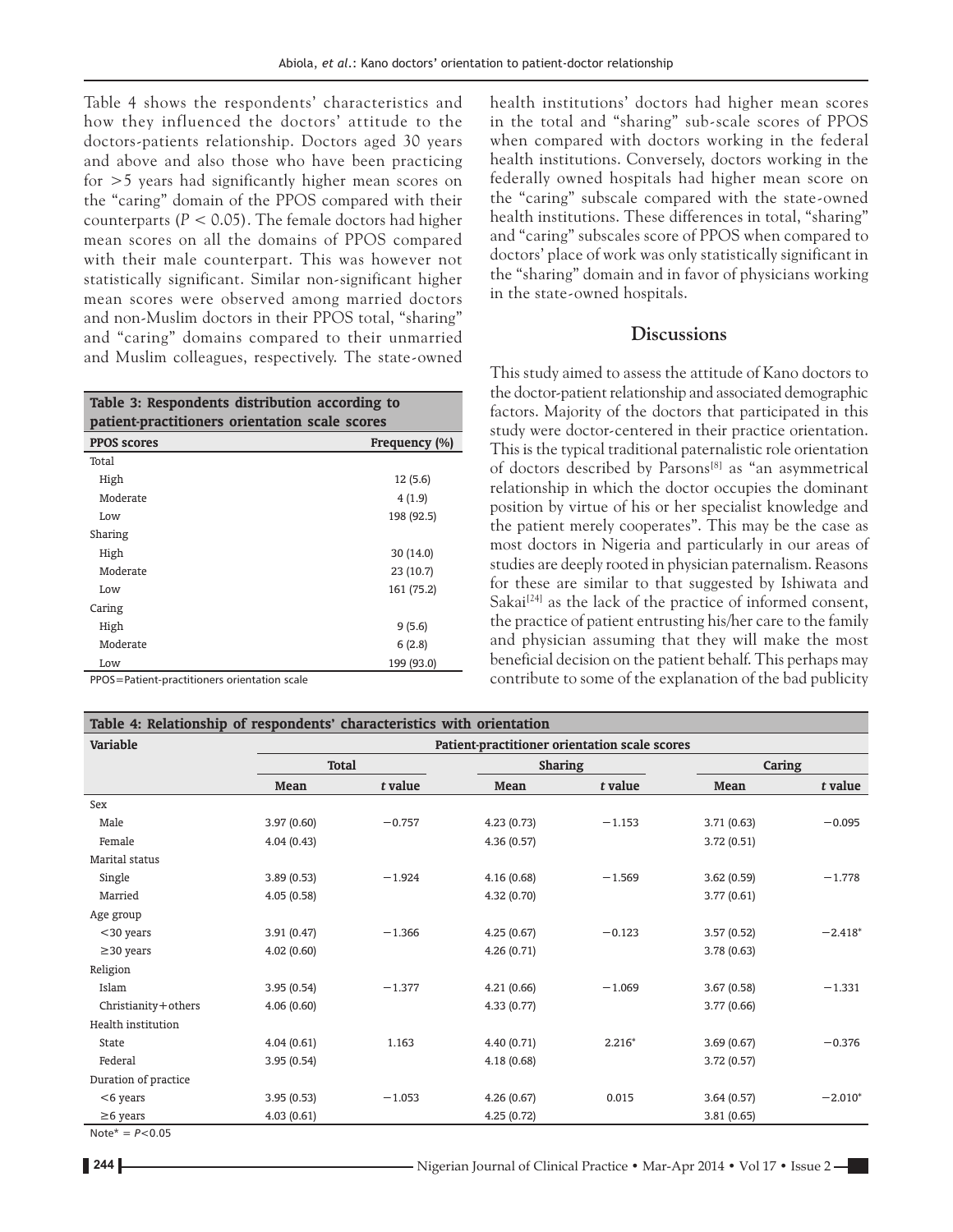that has haunted the image of the government‑owned hospital in Kano.<sup>[18]</sup>

This finding is contrary to two previous studies using similar instruments to assess their physicians' orientations. One of the study is in American primary care  $(4.80)^{6}$ and the other, a Malaysian specialist care for oncology patients  $(4.97)^{5}$  where the mean scores of their doctor-participants' orientation falls within the moderate range by Krupat's designation<sup>[6]</sup> compared with the present study mean scores falling in the low range. This implies that doctors working in these two settings may have made more improvement in shifting their attitudinal orientation toward patient‑centered care rather than the practice of most doctors from our place of study. Despite the differences observed, our study however came from a diverse clinical setting with participants coming from all cadres of doctors working either in primary care or several specialist care settings (e.g., surgery, obstetrics and gynecology, internal medicine, psychiatry, to mention but a few). Also, the large number of patients seen by the Kano doctors may be another contributory factor as the doctor-patient ratio in Kano in 2010 is 1:125,000<sup>[25]</sup> compared to the American  $(1:300 \text{ in } 2004)^{[26]}$  and Malaysian  $(1:940 \text{ in } 2010)^{[27]}$  ratios. Thus, high patient load per doctor is the typical experience of doctors working in our area of study. For example, in the general out‑patient clinic of Aminu Kano Teaching Hospital, the typical number of patients seen per doctor on a daily basis is officially 25 but this is usually topped by additional 10 or more patients for each doctor.

The Kano doctors practice orientation mean scores to the power and decision making ("sharing" scores), and their attention to emotion and lifestyle ("caring" scores) of their patients both fell into the low range. This implied that most of the Kano doctors were oriented respectively towards not sharing most of the information that occur in the doctor‑patient encounter with their patients, being over‑controlling in such encounter, and showing little warmth, support and interest to the psychosocial needs of the patients. These findings differ from the American primary care<sup>[6]</sup> and Malaysian specialist care<sup>[5]</sup> studies both reporting mean scores in the moderately low for "sharing" and moderate‑high range in "caring" dimensions of PPOS. The high patients' load and the varied clinical settings of our study participants compared with these two countries may also account for these differences.

The findings that being older and having longer practice years to be significantly associated with doctors being moderately low on their doctor-centered orientation do seem to contradict the understanding that newer doctors were more patient-centered<sup>[6]</sup> than older ones<sup>[6]</sup> and those with longer years of practice.<sup>[6]</sup> This study do therefore suggests that increase in age and years of practice tend to move the practice orientation of Kano doctors towards being more patient-centered. This however, agrees with the American study<sup>[6]</sup> reporting moderate mean doctor-centered scores and high patient-satisfaction scores among doctors who are in their second decade of practice. Thus the longer the years of practice of doctors in to the second decade, the more patient-centered the doctors' orientation do appears to become.

Female doctors in this study have higher mean scores than male in the overall scores and the two dimensions of "sharing" and "caring". This has been attributed to female doctors' utilization of more patient‑centered communication characterized by use of more positive talk, increased use of emotional talk and active solicitation of patient input.<sup>[28]</sup> Furthermore, this may explain why there is less litigation against female doctors globally.<sup>[29]</sup> This finding is in agreement with previous studies findings,  $[6,28]$ even though in the present study female doctors scored lower on all the three scores of PPOS compared to these previous studies.<sup>[6,28]</sup>

Married doctors from the present study were less doctor-centered than the unmarried ones. This may be attributed to the married doctors experiencing less job-stress and depression than unmarried ones as observed by Whitley *et al*. [30] However, the Whitley study did not specifically look out for impact of marital status on doctor patient relationship, but do report less depression for emergency doctors who were married. Subsequent studies may specifically look out for the effect of marital status among doctors on their practice orientation to the doctor‑patient relationship.

Religious devotion or otherwise of doctors has been argued by Hall and Curlin<sup>[31]</sup> to shapen the practice of the doctor‑patient relationship. This study finds lower mean scores on all the domains of PPOS among the Muslim doctors compared to their non‑Muslim colleagues. However, the non‑significant finding of the type of religious affiliation of doctors in this study to this special relationship shows that perhaps, other variables like the societal traditions and cultures may provide more insights to the present findings. Thus, research from other regions of Nigeria may help provide more insights into this phenomenon.

Physicians working in the state‑owned hospitals are significantly more on the mean "sharing scores" when compared to their counterparts in the federal health institutions. This is quite surprising considering that these federal institutions are training ground for producing new doctors and those going into residency. Thus, there is the expectant need for the training to be focused on the current paradigm shift in the doctor‑patient relationship from being doctor-centered to becoming patient-centered.<sup>[32]</sup> Perhaps, the training is present, but in rudiments as the federal‑hospitals doctors' mean scores on the "caring"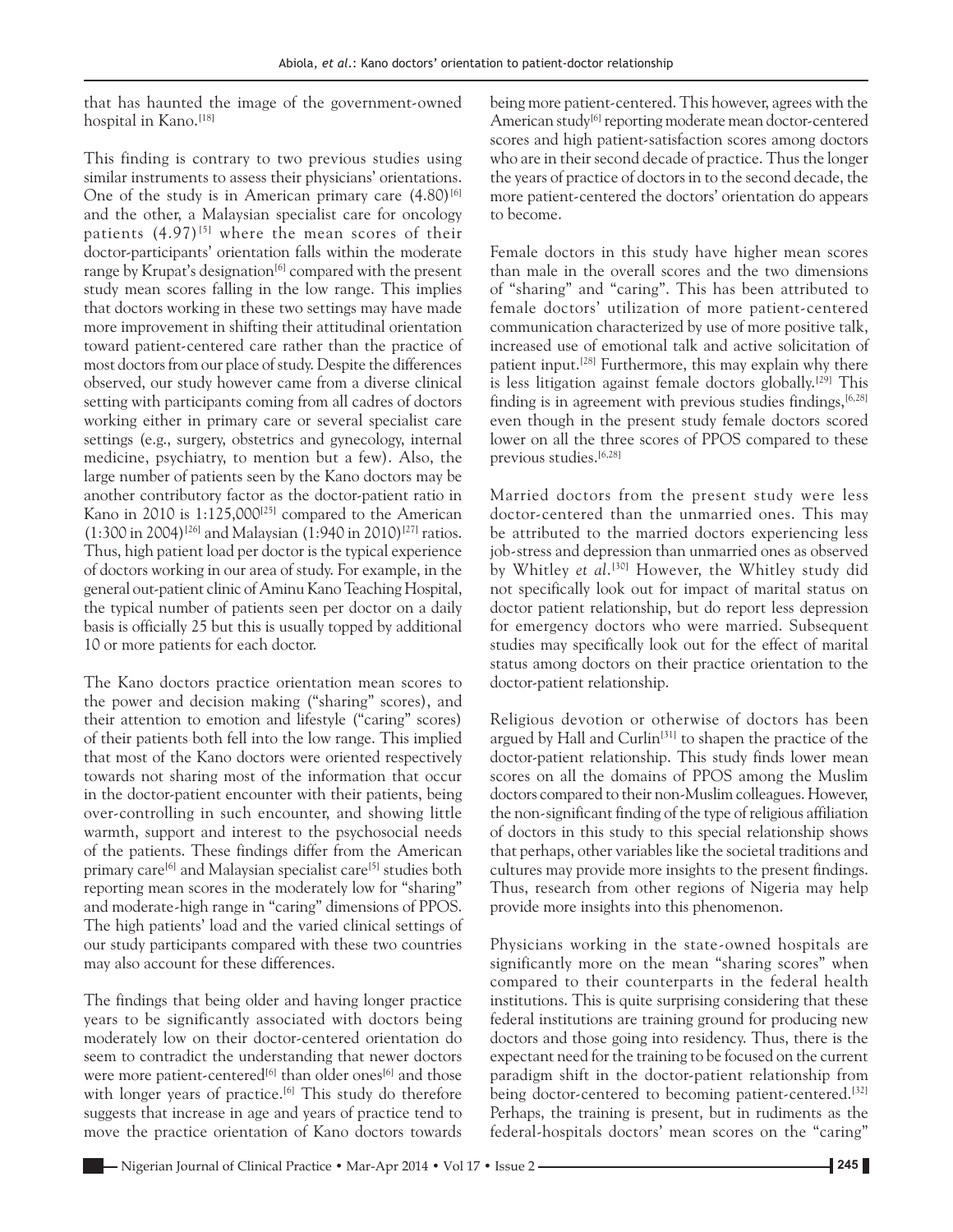dimension is non-significantly higher than those in the state-owned health institutions. Nevertheless, the mean scores of all doctors in all dimensions of PPOS still fall in the low range implying that they are highly doctor‑centered, as they exhibits mainly one way medical technical and health cognitive expertise relationship. This orientation is mindless of the contributions of patients, their family, community, the organization and that of the other members of the managing team.

Despite the moderately large sample size of our study compared to previous outside Africa studies involving doctors with sample size ranges of 12-177<sup>[5,6]</sup> and higher response rate of 64.84% compared with the 44% reported by Krupart *et al.* in America,<sup>[6]</sup> the non-inclusion of patients' response to correlate our findings does serve as a major limitation. Other limitations include the sampling procedure (i.e., convenient sampling) and the non‑inclusion of doctors' previous training experience in techniques of medical interviewing that focus on patients as the central concern.

## **Conclusion**

The results of this study showed a high doctor-centered orientation style for Kano doctors in their encounter with patients. It significantly identified high "caring" orientation among doctors who are aged 30 years and above and in those who have been practicing for more than 5 years. It also significantly associates high "sharing" orientation for doctors working in state‑owned hospitals. The low "sharing" practice orientation of doctors working in federally owned health institution may be responsible for the bad hospital image one of them had been accused of, and this may carry a litigious penalty in future. This paper has shown why patient-centered medical interviewing should be given top priority in the medical training curriculum in Nigeria. This is particularly true for the federal health institutions in this study that are saddled with production of new doctors and further training for practicing doctors. However, further research is required to identify better implementation modality, areas for improvement and increased understanding of the dynamics influencing the practice orientation of doctors to the practice of the doctor‑patient relationship in Nigeria.

#### **References**

- 1. Smith DH. Ethics in the doctor-patient relationship. Crit Care Clin 1996;12:179‑97.
- Lazare A, Putnam SM, Lipkin M Jr. Three functions of the medical interview. In: Lipkin M Jr, Putnam SM, Lazare A, editors. The Medical Interview: Clinical Care, Education, and Research. NewYork, NY: Springer‑Verlag; 1995. p. 3‑19.
- 3. Balint M. The Doctor, His Patient and the Illness. Edinburgh: Churchill, Livingstone; 1957. Quoted in: Meza JP, Fahoome GF. The development of an instrument for measuring healing. Ann Fam Med 2008;6:355-60.
- 4. Street RL Jr, Krupat E, Bell RA, Kravitz RL, Haidet P. Beliefs about control in the

physician‑patient relationship: Effect on communication in medical encounters. J Gen Intern Med 2003;18:609‑16.

- 5. Chan CM, Azman WA. Attitudes and role orientations on doctor-patient fit and patient satisfaction in cancer care. Singapore Med J 2012;53:52-6.
- 6. Krupat E, Rosenkranz SL, Yeager CM, Barnard K, Putnam SM, Inui TS. The practice orientations of physicians and patients: The effect of doctor-patient congruence on satisfaction. Patient Educ Couns 2000;39:49‑59.
- 7. Pollack S, Michael WB. Changes in attitudes of medical students toward psychological aspects of the doctor‑image and the doctor‑patient relationship. J Med Educ 1965;40:1162‑5.
- 8. Parsons T. The social system. 1951, Free Press, Glencoe, IL. In: Morgan M, editor. The Doctor‑Patient Relationship. In: Scambler G. editor. Sociology as applied to medicine. 6<sup>th</sup> ed. Edingurgh; New York: Saunders/Elsevier, 2008, p. 54.
- 9. Byrne PS, Long BL. Doctors Talking to Patients: A Study of the Verbal Behaviour of General Practitioners Consulting in their Surgeries. London: HMSO; 1976; In: Morgan M, editor. The Doctor-Patient Relationship; In: Scambler G, editor. Sociology as Applied to Medicine. 6<sup>th</sup> ed. Edinburgh, New York: Saunders/ Elsevier; 2008. p. 55.
- 10. Griffith S.A review of the factors associated with patient compliance and the taking of prescribed medicines. Br J Gen Pract 1990;40:114-6.
- 11. Wu C. The impact of brand image on service quality, patient satisfaction and loyalty. Afr J Bus Manage 2011;5:4873‑82.
- 12. Iliyasu Z, Abubakar IS, Abubakar S, Lawan UM, GajidaAU. Patients› satisfaction with services obtained from Aminu Kano Teaching Hospital, Northern Nigeria. Niger J Clin Pract 2010;13:371‑8.
- 13. Olusina AK, Ohaeri JU, Olatawura MO. Patient and staff satisfaction with the quality of in-patient psychiatric care in a Nigerian General Hospital. Soc Psychiatry Psychiatr Epidemiol 2002;37:283‑8.
- 14. OfiliAN, Ofovwe CE. Patients' assessment of efficiency services at a teaching hospital in a developing country. Ann Afr Med 2005;4:150-3.
- 15. Eze CU. Survey of patient satisfaction with obstetric ultrasound at University of Nigeria Teaching Hospital Enugu, Nigeria. Niger J Health Biomed Sci 2006;5:93‑7.
- 16. Onotai LO, Ibekwe U. The perception of patients of doctor-patient relationship in otorhinolaryngology clinics of the University of Port Harcourt Teaching Hospital (UPTH) Nigeria. Port Harcourt Medical Journal 2011;6:65‑73.
- 17. Gupta A, Gupta N, editors. Step by Step Defence of Doctors. New Delhi: Jaypee Brothers Medical Publishers (P) Ltd.; 2006.
- 18. Sunday Trust online edition: There was a time people thought we are ritualist at Aminu Kano Teaching Hospital – former CMD, Dutse. Sunday Trust, 24 July 2011. Available from: http://www.sundaytrust. com.ng/index.php?option=com\_content and view=article and id=7330:there-was-a-time-people-thought-we-were-ritualists-at-aminu-kanoteaching-hospital--former-cmd-dutse and catid=1:sunday-people and Itemid=32. [Last accessed on 2012 Dec 12].
- 19. Simon RI, Shuman DW. The doctor-patient relationship. In: Clinical Manual of Psychiatry and Law. Arlington, VA: American Psychiatric Publishing Inc.; 2007. p. 17‑36.
- 20. Kano city population 2007 estimate. In: Nigeria Facts and Figures. Microsoft ®Encarta®2009.© 1993‑2008 Microsoft Corporation.
- 21. Lee KH, Seow A, Luo N, Koh D. Attitudes towards the doctor-patient relationship: A prospective study in an Asian medical school. Med Educ 2008;42:1092‑9.
- 22. Archer E, van Heerden B, Bezuidenhout J. Medical students' attitudes towards patient-centredness. Presented at 6<sup>th</sup> Annual Conference on the Scholarship of Teaching and Learning, 22‑23, May 2012. Available from: http://www. stbweb02.stb.sun.ac.za/sotl/SOTL\_previous/SOTL\_2012/presentations/Day1/ SOTL2012\_Day1\_EArcher.pdf. [Last accessed on 2013 Jul 15].
- 23. Raosoft Inc. Sample size calculation. Available from: http://www.raosoft.com/ samplesize.html. [Last accessed on 2013 Jul 14].
- 24. Ishiwata R, Sakai A. The physician-patient relationship and medical ethics in Japan. Camb Q Healthc Ethics 1994;3:60-6.
- 25. Jaafar J. Nigeria: Dearth of doctors hit Kano, 2010. Available from: http://www. allafrica.com/stories/201006010547.html. [Last accessed on 2012 Aug 14].
- 26. What is the ratio of doctors per population in US. Wikianswer, 2012. Available from: http://www.wiki.answers.com/Q/What\_is\_ the\_ratio\_of\_doctors\_per\_population\_in\_US. [Last accessed on 2012 Aug 14]. Quoting Available from: http://www.wisegeek.com/ what-percent-of-the-us-population-do-doctors-comprise.htm. [Last accessed on 2012 Aug 14].
- 27. Malaysia hopes to attain WHO doctor-patient ratio by 2015. The Star Online, 24April,